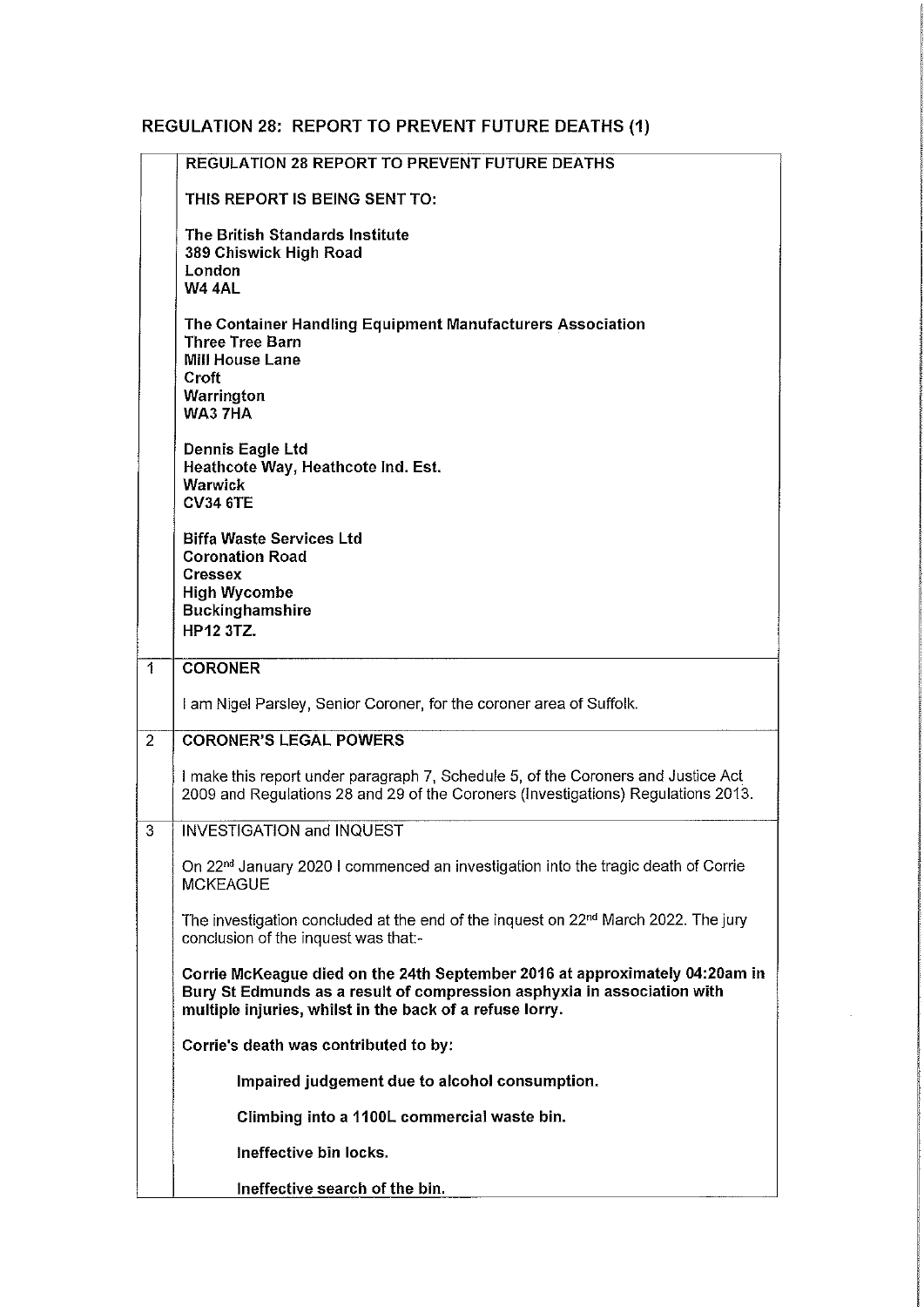|                | Any driver not having the means to search the bin thoroughly or safely.                                                                                                                                                                                                            |
|----------------|------------------------------------------------------------------------------------------------------------------------------------------------------------------------------------------------------------------------------------------------------------------------------------|
|                | Poor visibility through the Perspex viewing window on the lorry                                                                                                                                                                                                                    |
|                | The medical cause of death was confirmed as:                                                                                                                                                                                                                                       |
|                | 1a Compression asphyxia in association with multiple injuries                                                                                                                                                                                                                      |
| $\overline{4}$ | <b>CIRCUMSTANCES OF THE DEATH</b>                                                                                                                                                                                                                                                  |
|                | Corrie McKeague had been serving in the RAF for three years, and at the time<br>of his disappearance on the 24 <sup>th</sup> September 2016, was based at RAF Honington,<br>in Suffolk.                                                                                            |
|                | On the evening of Friday 23 <sup>rd</sup> September 2016, Corrie drove his car into Bury St<br>Edmunds where he subsequently met up with some of his RAF colleagues to<br>go drinking and socialising. They ended up in the Flex nightclub in Bury St<br>Edmunds.                  |
|                | Corrie consumed a significant quantity of alcohol during the evening, although<br>he remained both happy and friendly during the course of the night. However,<br>due to his intoxication Corrie was ultimately asked to leave the nightclub.                                      |
|                | Corrie was seen on a number of occasions on CCTV cameras as he made his<br>way through Bury St Edmunds.                                                                                                                                                                            |
|                | At 03.25 hrs on the 24 <sup>th</sup> September 2016, CCTV showed Corrie entering a<br>"horseshoe" shaped area in Brentgovel Street, behind a chemists and bakers.                                                                                                                  |
|                | In that area were a number of commercial size (1100 litre) waste bins.                                                                                                                                                                                                             |
|                | At 04.19 hrs a Biffa Dennis-Eagle dust cart arrived at the horseshoe area and<br>collected a bin from the rear of a Greggs bakers.                                                                                                                                                 |
|                | The bin weight recorded by the lifting mechanism on the dust cart was 116kgs,<br>which was significantly heavier than usual.                                                                                                                                                       |
|                | Corrie was reported missing when he failed to report to work on the 26 <sup>th</sup><br>September 2016.                                                                                                                                                                            |
|                | Subsequent analysis of the CCTV footage, failed to identify Corrie again after<br>03.25 and confirmed he did not leave the horseshoe area on foot.                                                                                                                                 |
|                | An extensive investigation and search operation failed to find Corrie, leading to<br>the hypothesis that Corrie had been in the bin, and his body had been lost in a<br>landfill site.                                                                                             |
|                | Despite extensive searches Corrie was never found.                                                                                                                                                                                                                                 |
|                | At the request of Corrie's family, the Senior Coroner for Suffolk made an<br>application to the Chief Coroner for England and Wales to hold an inquest into<br>Corrie's death, in the absence of his body being found.                                                             |
|                | The Chief Coroner for England and Wales subsequently directed that this<br>inquest should be heard on the basis that, on a balance of probabilities, Corrie<br>did come by his death on or about the 24 <sup>th</sup> September 2016 in the vicinity of<br><b>Bury St Edmunds.</b> |
|                |                                                                                                                                                                                                                                                                                    |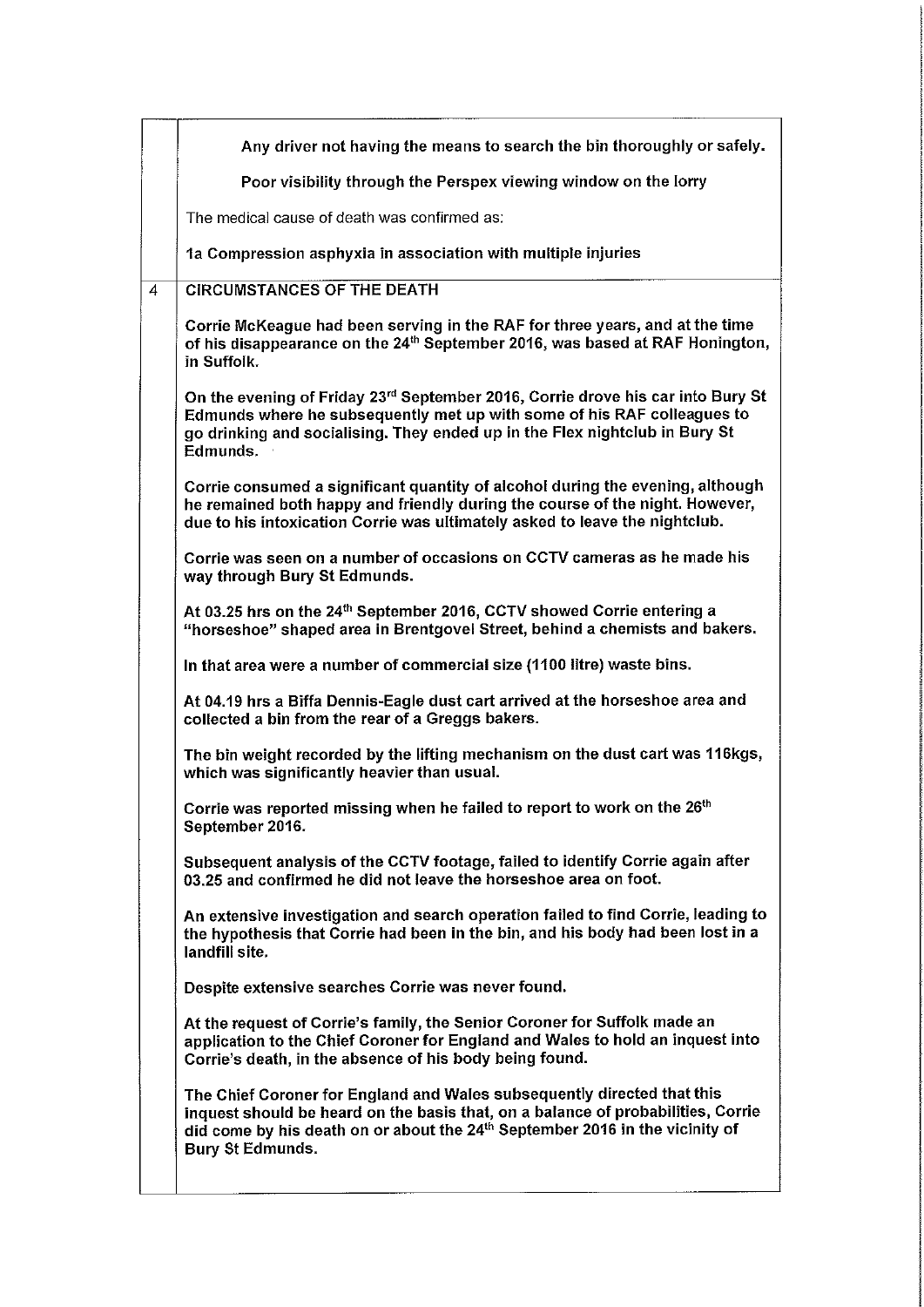| $\overline{5}$ | <b>CORONER'S CONCERNS</b>                                                                                                                                                                                                                                                                                                                                                             |
|----------------|---------------------------------------------------------------------------------------------------------------------------------------------------------------------------------------------------------------------------------------------------------------------------------------------------------------------------------------------------------------------------------------|
|                | During the course of the inquest the evidence revealed matters giving rise for<br>concern. In my opinion there is a risk that future deaths could occur unless action is<br>taken. In the circumstances it is my statutory duty to report to you;                                                                                                                                     |
|                | the MATTERS OF CONCERN as follows. -                                                                                                                                                                                                                                                                                                                                                  |
|                | In the conclusion returned by the jury, they identified 6 issues, which directly<br>contributed to Corrie's death. This PFD Reports relates to 4 of those issues.                                                                                                                                                                                                                     |
|                | 1. Ineffective bin locks.                                                                                                                                                                                                                                                                                                                                                             |
|                | The court heard that bin locks were designed to keep waste within the bin, keep<br>inclement weather out, but were not designed to keep individuals out. The locks<br>were described as not robust, and a determined or strong individual would get<br>in. Due to their design the locks were also frequently broken.                                                                 |
|                | Stronger locks (such as snap locks) had been considered, but due to the risk of<br>entombing (an individual inadvertently becoming locked inside a bin), stronger<br>locks had been discounted. However, the court heard there are currently no<br>stronger bin locks available which would allow an individual to open them from<br>the inside should they become entombed in a bin. |
|                | There were 740 reported incidents of people in bins over a 6-year period (i.e. 10<br>per week), which are likely to be reduced if stronger locks are fitted.                                                                                                                                                                                                                          |
|                | 2. Ineffective search of the bin.                                                                                                                                                                                                                                                                                                                                                     |
|                | Despite the lifting mechanism recording the weight of each bin every time it is<br>lifted, there is no automated/digital system to recognise when a bin is<br>significantly heavier than it usually is.                                                                                                                                                                               |
|                | In this case the usual weight in the bin (based on an average of 13 previous<br>collections) was approximately 15kgs. The bin weight recorded by the lifting<br>mechanism on the dust cart was 116kgs. Such a significant difference in<br>weight of a particular bin, is something that should be recognisable and should<br>warrant a further check being completed.                |
|                | 3. Any driver not having the means to search the bin thoroughly or safely.                                                                                                                                                                                                                                                                                                            |
|                | The court heard that drivers are now told to use a 'push stick' to allow a more<br>thorough search of the contents of a bin. This instruction was not in place at<br>the time of this incident.                                                                                                                                                                                       |
|                | However, it was not clear from the evidence if the push stick is an identifiable<br>piece of equipment on every vehicle, or if it is deemed as a piece of safety<br>equipment, and therefore included in the daily safety checks of the vehicle.                                                                                                                                      |
|                | 4. Poor visibility through the Perspex viewing window on the lorry                                                                                                                                                                                                                                                                                                                    |
|                | In relation to the poor visibility through the Perspex viewing aperture/window<br>on the lorry two factors were identified:                                                                                                                                                                                                                                                           |
|                | Firstly, it is physically impossible to undertake a check of the hopper<br>mechanism on the Biffa lorry as the viewing aperture window is too high for<br>this to be achieved by an average height driver.                                                                                                                                                                            |